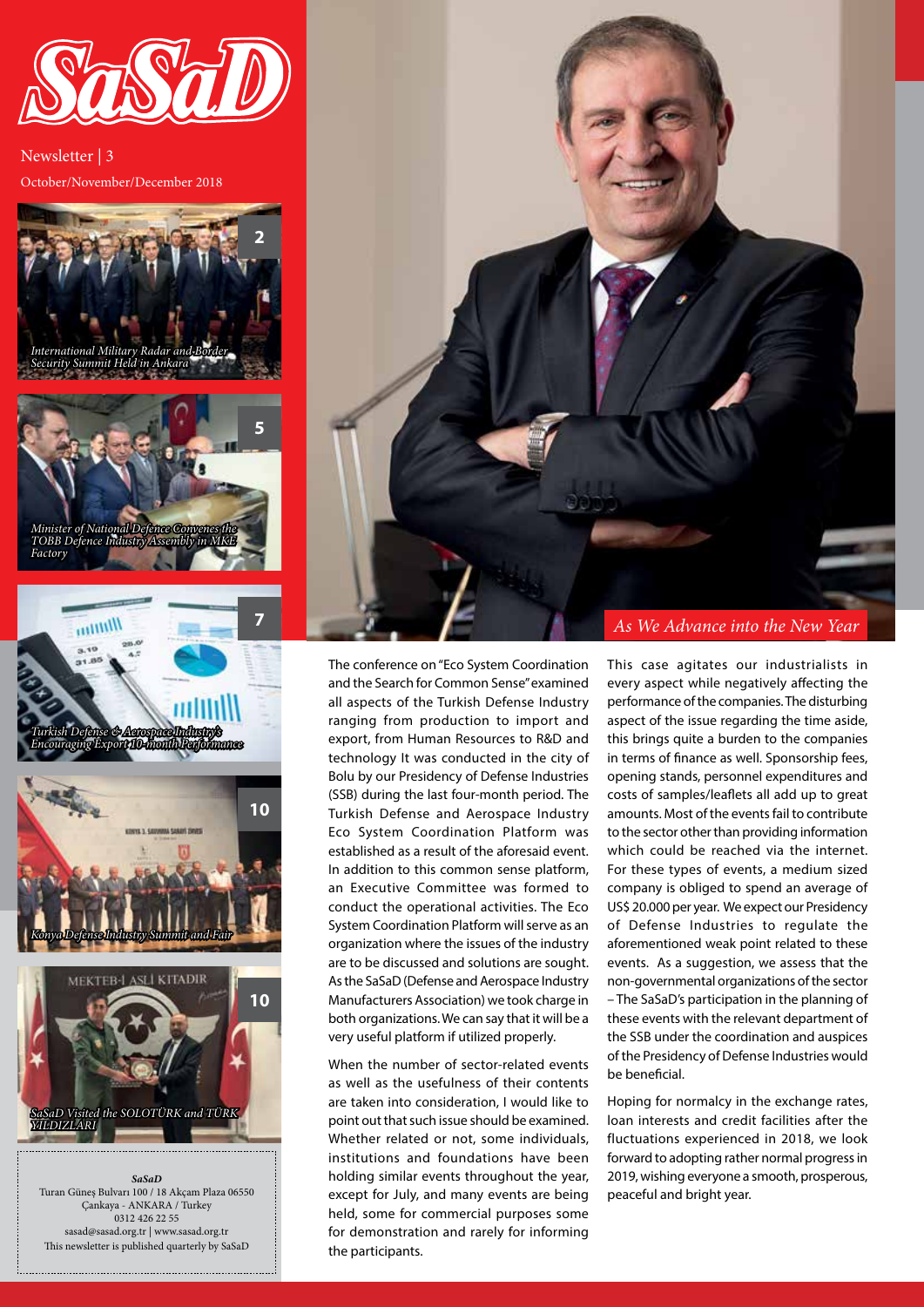

Newsletter |



## **International Military Radar and Border Security Summit Held in Ankara**

The 1<sup>st</sup> International Military Radar and Border Security Summit supported by the Presidency of Defense Industries, organized by MÜSİAD and also supported by the SaSaD Foundation was held at Hilton OSTIM Ankara on October 2<sup>nd</sup> and 3<sup>rd</sup>. The Summit was organized with objective of strengthening border monitoring and acquisition strategies, activities of the Military Radar Technologies and Domestic Industry and the effective utilization of manned and unmanned vehicles and biometric technologies as well as increasing awareness of threats against land, naval and air borders.

Minister of Internal Affairs Süleyman SOYLU, President of Defense Industries Prof. İsmail DEMİR, MÜSİAD Ankara President İlhan ERDAL and MÜSİAD Ankara Defense Industry and Aerospace Industry Council Head Fatih ALTINBAŞ and esteemed representatives of the Defense Industry and members of MÜSİAD Ankara attended the opening ceremony of the two-day event.



*İlhan ERDAL: "Defense Industry Expecting Grants and Support"*

Stating that a country's neglect of border security measures in our globalized world eventually becomes a factor that increases the load carried by other countries, MÜSİAD Ankara President İlhan ERDAL underlined that border security is essential for the security of citizens. ERDAL expressed that the Turkish Defense industry has reached a production power exceeding US\$ 6 billion in the last 16 years by growing 5-fold. He noted that he believes that the industry will achieve even better levels through the decrease of bureaucratic legislation regarding grants, support and ease of implementation.

Emphasizing that the first International Military Radar and Border Security Summit in Ankara was held in order to support the development of national and domestic industry, ERDAL continued: "We believe that we will move the domestic and national Defense industry to a better level with the support granted by our Minister. We manufactured our unique Main Battle Tank, Modern Infantry Rifle, Surveillance UAV and Armed UAVs and we will carry them further. As businessmen, we are aware that there is no way of conducting business in places enduring terrorism, without peace. A peaceful and stable society will also positively affect the business environment. If we manage to produce products with high technology and high added value, we may easily reach our export target of US\$ 500 billion set for 2023".

### *Fatih ALTUNBAŞ: "The Defense Industry is Able to Achieve US\$ 60 Billion in Revenue by Growing 10- Fold in the Medium Term"*

MÜSİAD Ankara Defense Industry and Aerospace Industry Council President Fatih ALTUNBAŞ stated that they gathered Turkey's greatest Defense industry manufacturers, subcontractors of the industry, academicians, governmental representatives and civil society associations at the 1st International Military Radar and Border Security Summit. Underlining that the summit will be a platform where critical agreements are signed, ALTUNBAŞ noted that, through this summit, their target is to further increase the export potential of the Defense industry so that it reaches a revenue of US\$ 6 billion. Noting that the industry has a 10- fold growth potential, ALTUNBAŞ added that they are able to reach a national and domestic Defense industry figure of US\$ 60 billion in the medium term.

Opening the summit, Minister of Internal Affairs Süleyman SOYLU shared the following words with the participants: "Such meetings, focusing specifically on high technology and production where we see efforts exerted with a sense of nationality in order to contribute toward our country, fills us with pride, hope and honor. What we need is not just monetary gain to purchase the things that we need, but the things that will strengthen us further. On the contrary, of essence is the capability of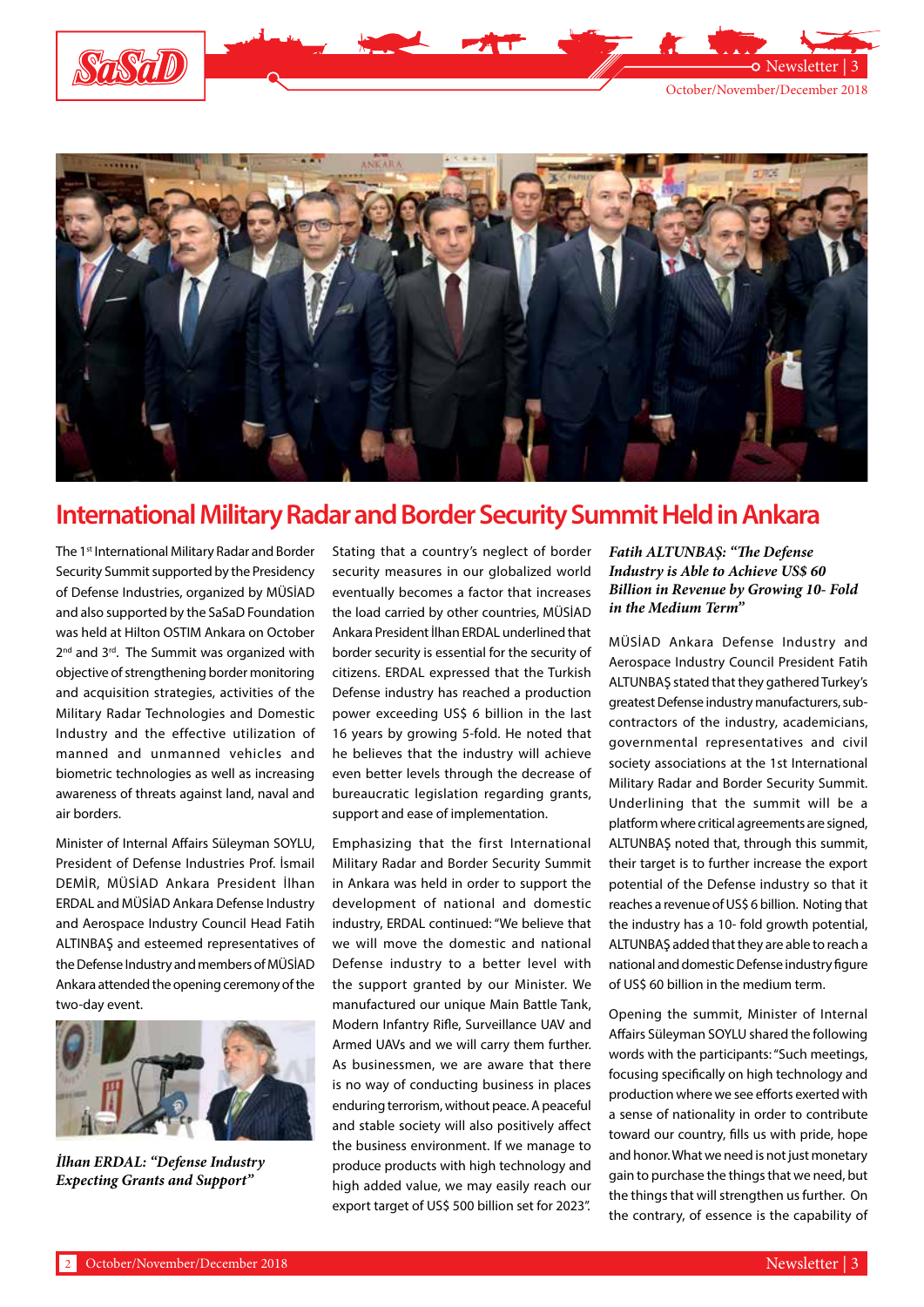



producing our own requirements. I observe this determination and this capability in this very hall and I am proud of this. Our esteemed President also expresses his wish at every opportunity and grants great support in both moral and material terms toward all efforts to this end. With the help of their support, we achieved very critical developments and substantial projects in the Defense industry. The upward trend of the 21st century is unfortunately terrorism. The number of irregular immigrants in Turkey that we seized in 2017 was 175 thousand. There is a total of 600 thousand irregular immigrants in Europe. The number of this year's irregular immigrants exceeded 190 thousand as of 26



– 27 September 2018. There is an increase of 78 percent when compared with August of last year".

Noting that President Recep Tayyip ERDOĞAN accompanied him during his visit to Germany, SOYLU said: "I expressed something at our negotiations with Germany's Minister of Internal Affairs. We have Syria at our Southern border, and Iraq and Iran remain at our Eastern border. I said, when thinking of Turkey, do not regard us as Norway or Finland or as your country. The number of irregular immigrants we received from the beginning of the year 2018 Turkey was registered as 71 thousand Afghans, 40 thousand Pakistanis, 60 thousand Syrian immigrants and 14 thousand Iraqi immigrants. Turkey struggles to show the world how humanity works, how it maintains public order, safety and security in such a challenging geography and the magnitude of the favors it accomplishes for Europe through its activities".

Süleyman SOYLU underlined that they struggle with terrorist organizations and added: "The Border Security issue remains under the responsibility of the Ministry of Internal Affairs. We develop highly critical projects in terms of physical conditions and information flow in this area. We conduct the procurement of modular concrete walls

utilizing high technology, safe ways in parallel with these walls, lighting systems, radars, observation towers with high security. We execute these partially through our own resources. And we conduct the rest of them including the training and equipment support parts especially in integrated border management through EU projects. We strive to realize particularly the physical security systems dimension through our own resources. The 828 km modular concrete wall is planned to be built at our Syrian border, and presently with our National Defense Ministry, our governorships and TOKİ Presidency with our Ministry, 805 kilometers of this wall has been completed. Similarly, the installation of the 91 kilometer long modular concrete wall has been completed at our Iranian border in Iğdır and Ağrı. The whole project is 144 kilometers and we aim to accomplish it by the end of the year".

Immediately after the opening remarks, Minister SOYLU and the accompanying delegation toured all the stands in the foyer area and received detailed information on the products and capabilities from company officials.

The first session of the day was accomplished under the title "Current Developments towards Border Security" moderated by SaSaD Deputy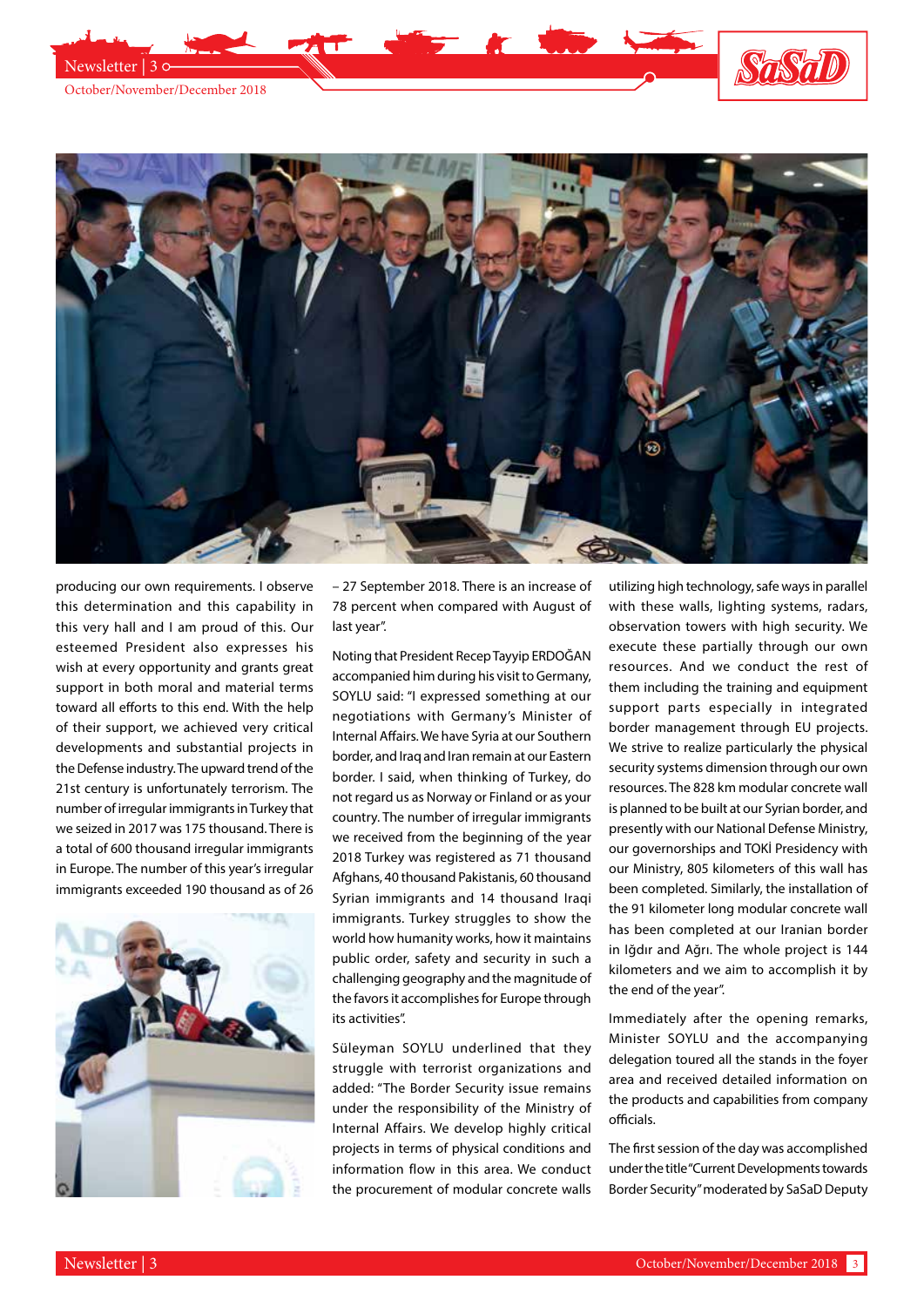





Secretary General Yılmaz KÜÇÜKSEYHAN. In this session, on behalf of the Presidency of Defense Industries Halil İbrahim ÖZTÜRK made a presentation on 'The Latest Developments on the Protection of Vulnerable Areas', on behalf of General Directorate of Provincial Administration Ömer Faruk ABAY presented 'Nationally Sourced Activities, EU Funded Projects Conducted in Border Management Area, Training Activities and Relations with the Regional and International Associations', representing Havelsan Technology Radar İzzet ŞİRİN made a presentation on 'A Conceptual Approach to Border Security', on behalf of Aselsan UGES industry Ayça Başsoy BÖNCÜ made a presentation on 'Coastal Boundary Security System and Culture of Collaboration with the Sub Contractors' and representing FNSS, Business Development Director Haluk OLGUN's presentation was on the topic of 'Land Systems at Border Security'.

SaSaD Deputy Secretary General Yılmaz KÜÇÜKSEYHAN made a brief presentation on mainland security and radar systems prior to the first session. Stating that Turkey has a border line of total 10.765 kilometers including land and sea with Syria, Iraq, Iran, Azerbaijan, Georgia, Armenia, Greece and Bulgaria KÜÇÜKSEYHAN added, "For a country neighbor with 8-9 countries to achieve security within the borders and right beyond the borders, it will need the systems we will discuss here. Today, all types of radar systems exist in the inventory of our armed forces. Aselsan and our other few companies

have been conducting critical activities on this matter."

Touching also upon the problems endured by the industrialists after the increase in the exchange rate KÜÇÜKSEYHAN continued, "In this transition process, our industrialists are facing certain problems due to the increases in the exchange rates and interest. Because of these problems, I stepped in as the President of the Assembly of Turkish Defense Industrialists and Deputy Secretary General of SaSaD. I prepared a presentation to our Minister of Finance, Minister of Industry and Technology and Minister of Commerce. I would like to share the headlines with you. We stated that we are in difficulty. With the increase in the interest rates, the costs of credit used or to be used by our companies and associations with weak capitalization increased and therefore the product and service costs increased as well. Therefore, a loss in fixed price contracts occurred. We ask them to find a solution for this. There is also another issue. As a result of the Presidential Decree on the signing of the new contracts based on the Turkish Lira, a problem is being faced in making projections in the contracts particularly extending over years (3 years and more), because the value of the money decreases and increases. Therefore, it is impossible to make a projection, and this prevents inflated prices or losses for those making projections.

Another issue is that since the identification of the import items of the contracts in effect or those to be signed in Turkish Liras would result in the burden caused by the changes in the foreign currency parity assumed by the contractor, basing the contracts signed for the equipment to be imported in foreign currencies and basing the contracts signed for the products and services procured internally in Turkish Lira are essential and we hereby announce this to our Presidency of Defense Industries. Additionally, these type of unexpected crises related with the economy should be covered by the force majeure clauses of the contracts. In this way, we may be relieved from penalized deliveries and delays. Another point is that whenever the interest rates increased, the banks increase their receivables to the current services. And in that case, they refuse to grant credit claiming that the interest rates would reach 45% when the loan is requested. We need to deal with this issue as well. We lean on certain workbenches and we have to import them as we do not own the machinery and equipment we require yet. The incentives regarding this issue need to be improved immediately, because you are importing the benches utilized in the production line. We are working on this issue with our Presidency of Defense Industries."

KÜÇÜKSEYHAN closed his speech by stating that the package of measures consisting of 16 articles was launched by the government said, "We accomplished nearly half of this study. KOSGEB postponed its receivables until 2019" and the session started thereafter.

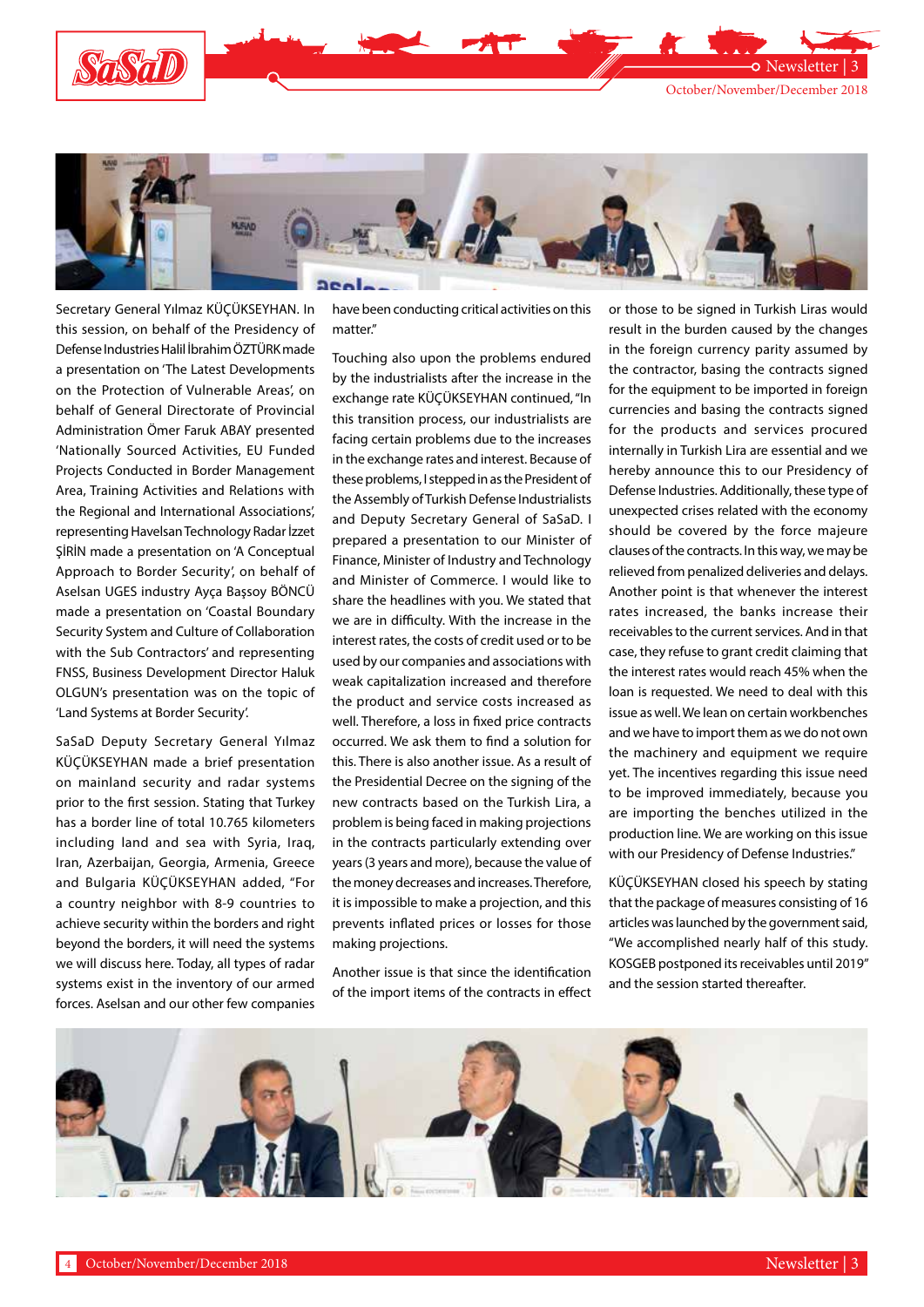



# **Minister of National Defence Convenes the TOBB Defence Industry Assembly in MKE Factory**

On 30 October 2018, Minister of National Defence Hulusi AKAR gathered with the members of the Defence Industry Assembly under the TOBB (Turkish Union of Chambers and Commodity Exchanges) at Kırıkkale MKEK Ammunition Factory in order to explore common problems, views and wishes of particularly the small and medium sized businesses.

Minister of National Defence Hulusi AKAR visited the MKEK Ammunition Factory during the morning session of the scheduled program and received detailed information on the ongoing activities and then he shared lunch and conversation with the factory employees. In the afternoon session, the TOBB Defence Industry Assembly convened with the participation of Minister of National Defence Hulusi AKAR, TOBB President Rıfat HİSARCIKLIOĞLU, Mayor of Kırıkkale İlker HAKTANKAÇMAZ, Deputy Minister Yunus Emre KARAOSMANAOĞLU, Türk-İş President Ergün ATALAY, MKEK Deputy General Manager Mehmet ÜNAL, Logistics Commanders of Land and Air Forces, TOBB Defence Industry

Assembly Director Yılmaz KÜÇÜKSEYHAN, Deputy General Director of the Turkish Armed Forces Foundation Sadık PİYADE, representatives of the Chamber of Commerce and Chamber of Industry of Kırıkkale and OSSA, SAHA Istanbul, HUKD, ESAC, TSSK Clusters and Cluster Associations' Chairman's and Secretary Generals and representatives of the Assembly members from large scaled

#### companies.

Taking the floor at the assembly meeting, Minister of National Defence AKAR touched upon the importance of the indigenous and national defence industry and stated that the success of the activities of security forces depended on the achievement in this area. Mentioning that the defence industry had critical tasks in this stage, AKAR pointed

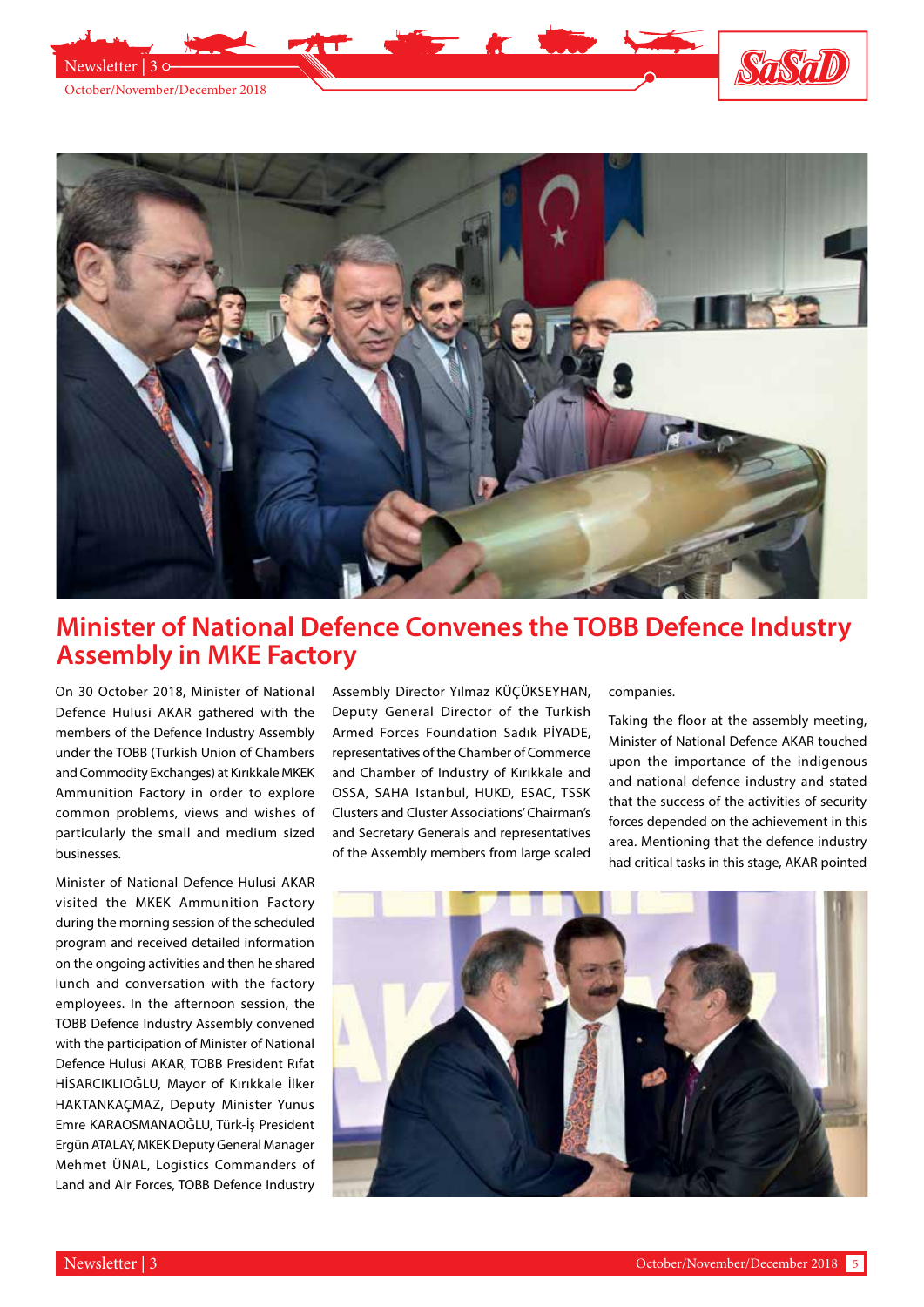

Newsletter | 3

out the necessity of competitiveness in this area. AKAR drew attention on the geography surrounding Turkey and said, "If we wish to exist in this area, we absolutely need to work and succeed. The failure is not option. We must remain vigilant, strong and self-sufficient and we need to exert our utmost efforts to achieve an indigenous and national industry. To this end, we need to enhance the efficiency, deterrence capability and notability of our Armed Forces. We must manufacture unique engines, electronic warfare systems, missiles, explosives, antennas, laser systems and chips utilized by our Naval, Air and Land platforms."

Underlining that the encountered problems and challenges in the Turkish Defence Industry should be discussed frankly and openly, AKAR added, "After defining these problems, we should clear up the problems adamantly and then we should proceed forward".

Minister AKAR stated that they were ready to provide all types of facilities that they could in all activities conducted in line with the ambitions of the Turkish Armed Forces. Minister AKAR: "We have a single condition at this point. If it is in line with the ambitions of Turkey as well as the Turkish Armed Forces,

then we are going to amend the law, the regulation and the directive accordingly. We will do as much as we can. Concerning these matters, following negotiations with the representatives of the private sector we adopted a council of ministers' decision. The problem at this point was, 'For instance, within the scope of a tender, a well-recognized company that is capable of accomplishing the work proposes the price as 4.90, a company running production under the counter offers 2.50 and wins the tender. At that point, we need to award the contract to the latter one in accordance with the legislation stated by the procurement authorities. This is our first and main problem. The second one is the claims of the major companies. They say, 'even if the tender is secured at 4.90 price, we would not join the tender. They say, 'we need to make new investments and expand our capacity.' And if we accomplish these then you would have to promise the next purchase from our company, but at that point you would say that a new tender will be opened in 2019 and the bidder with the minimum price will secure the tender. Then the major company would ask who will absorb these investments.' Due to these two reasons, we need to reach out to the major companies recognized in the markets and provide the awarded parties the guarantee of purchase for at least 5 years or more. We have initiated this approach into effect in the areas of clothing, food and beverage and in the indigenization of our defence industry's spare parts. Then again certain problems may arise in operations. But our intention is to realize accomplishments, we aim for this and will strive to achieve this".

Following the speech of the Minister of National Defence Hulusi AKAR, SaSaD Deputy Secretary General Yılmaz KÜÇÜKSEYHAN presented a comparison of the World and Turkish Defence Industry. Following this presentation, the representatives of the SaSaD member companies and Cluster Associations conveyed their obstacles and challenges to Minister AKAR.

Companies and clusters mostly declared their views on the procurement legislation that falls under the responsibilities of the Ministry of National Defence and the consultation portion of the event lasted for 4.5 hours, and the event was concluded with a group photo

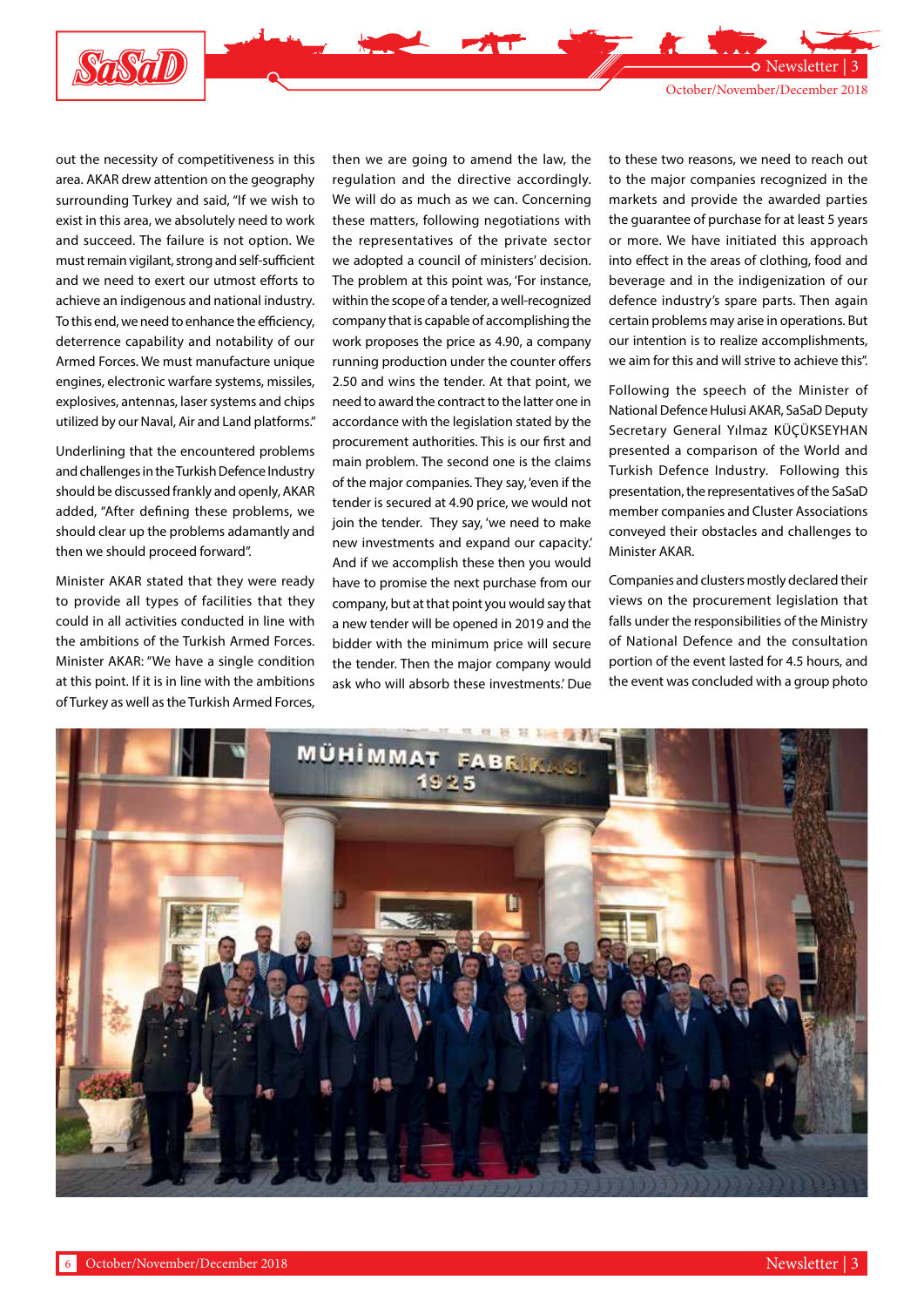

## **The Impact of the Recent Developments in Foreign Currency / Turkish Lira Among the Sector's Players**

Unexpected developments started to occur in the foreign exchange markets particularly since the second half of 2018 and the Turkish Lira began to lose value against foreign currencies (USD and Euro). This development spurred a significant interaction among the players especially active in the Defense and Aerospace industries.

The impact analysis and suggestions prepared by the SaSaD within this scope were shared with the relevant authorities. According to these:

• Due to the increase in interest rates, loan costs utilized/or to be utilized by the players enduring capitalization difficulties increased and this resulted in the increase of the cost of products and services. Therefore, a loss occurs/would occur in fixed price contracts.

- The Presidential Decree stipulating the signing of new contracts based on Turkish Lira will result in difficulties in making projections particularly in contracts that extend over years (longer than three years). Thus inflated prices or projections ending in losses will occur.
- Identifying the import items of contracts in effect or those contracts to be signed in Turkish Liras implies that the burden caused by the changes in the TL/ Foreign Currency parity would be carried by the contractor. This will result in the contractor's building

prices with forecasts of high figures and / or their failure to fulfill their liabilities. The delays in the fulfillment of liabilities and consequent penalties will be inevitable.

- Either the redemption costs of investment tools (Production Benches, Special Equipment, etc.) within the scope of the contracts and procured with loans would increase or the resources identified for new investments failed to suffice.
- If these difficulties or similar severe economic crises emerging/ to emerge in the economy are not considered as force majeure clauses in the contracts, the contractor may be aggrieved.

## **Turkish Defense & Aerospace Industry's Encouraging Export 10-month Performance**

All industries were influenced at different levels by the foreign currency crisis that occurred in 2018. The Turkish Defense and Aerospace Industry managed to minimize the effects of such crisis with the help of the measures adopted during the transition period. Indeed, the export data provided by the Defense and Aerospace Industry Exporters' Association for

### **TÜRKİYE GENELİNDE İHRACAT VERİLERİ** *Türkiye Genelinde İhracat Verileri*

the first ten months proved that the industry continued its progress without slowing down.



*Türkiye genelinde ihracat verileri Şekil-1'de görülmektedir*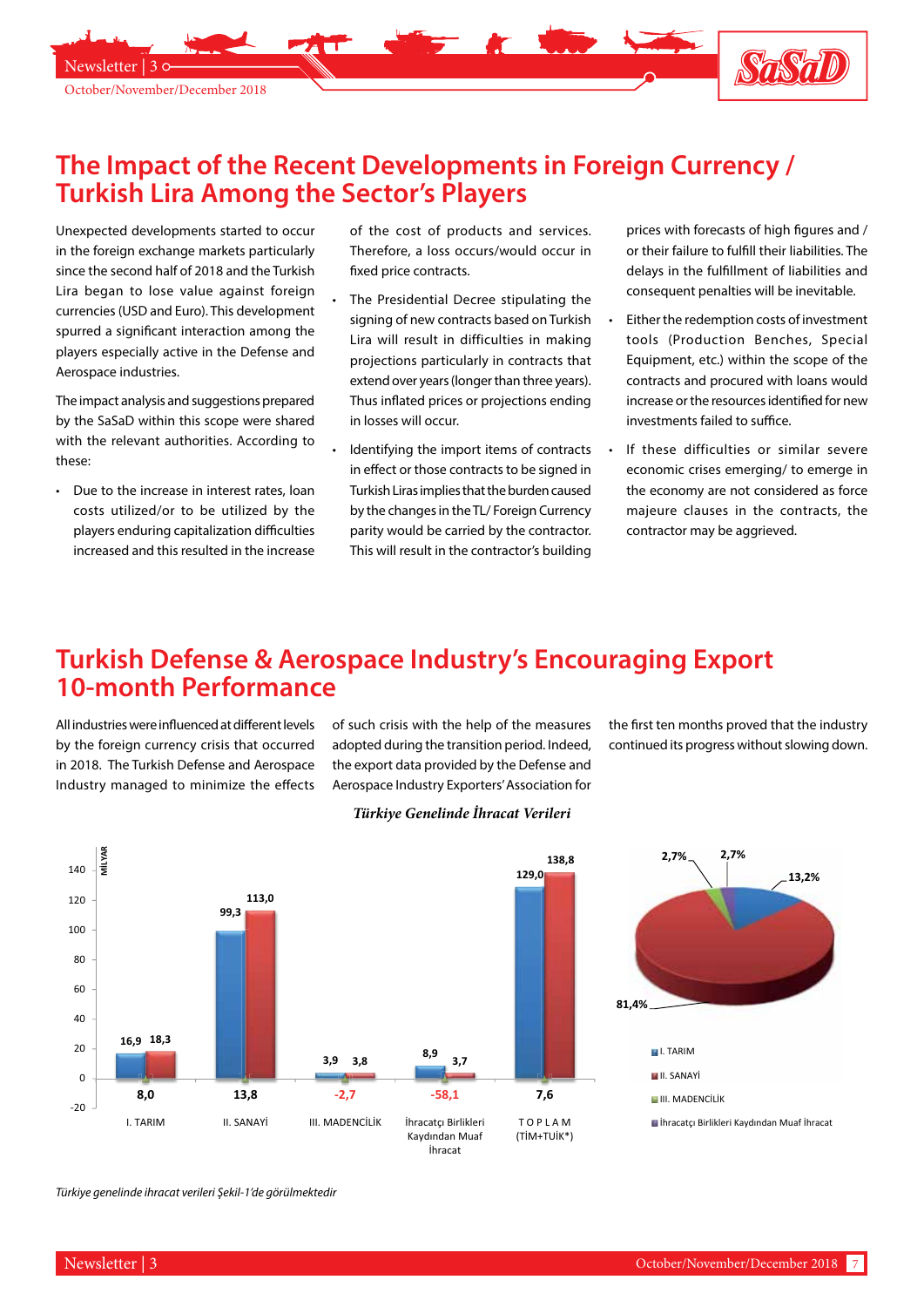

According to the data of the first ten months of 2018, our exports reached US\$ 1.554 billion. When the sales revenues of November and December are added to this figure and the revenues of foreign currency earning services of 2018 are included, the total foreign sales revenues of our Defense and Aerospace Industry are expected to exceed US\$ 2 billion. The increase of 12.8% compared with the exports of 2017 is evaluated as a critical development in the export revenues that decelerate in recent years.

**Ocak-Ekim Dönemi**



### *Aylar İtibari İle İhracatımız*



*Savunma ve Havacılık sanayii verileri Şekil-2'de gösterilmiştir.*



*Türkiye Genelinde SavunmeVe Havacılık Sektöründe Ocak-Ekim Döneminde İhracat*

*Kaynak: Tüm İhracatçı Birlikleri Verileri*

*İhracatımızın hangi bölge ve/veya ülkelere yapıldığı pazar hakimiyeti bakımından değerlendirmeye alınmalıdır. Şekil-3 bu durumu göstermektedir.*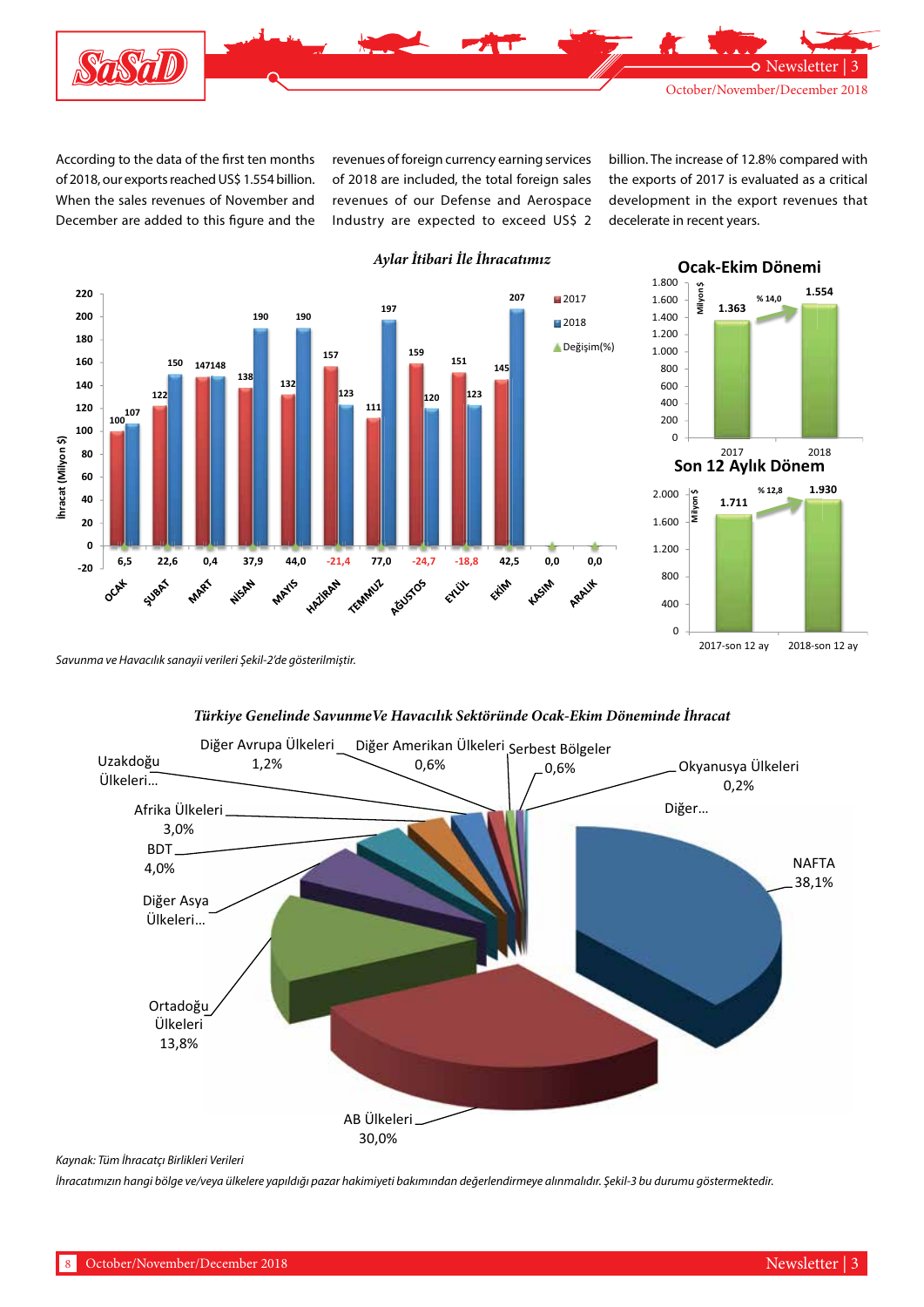



*Kaynak: Tüm İhracatçı Birlikleri Verileri*

*Grafik -4 2018 yılında ihracat gerçekleştirilen ülkelerin ihracat payları yüzde olarak sunulmuştur.*



### *İlk 10 Ürünün Payı*

- UÇAK VE HELİKOPTERLERİN DİĞER AKSAM VE PARÇALARI
- DİĞER TAŞITLAR İÇİN TÜRBOJETLER VE TÜRBOPROPELLERLERE AİT AKSAM VE PARÇALAR
- TANKLAR VE DİĞER ZIRHLI SAVAŞ TAŞITLARI
- SİVİL HAVA TAŞITLARI İÇİN TÜRBOJETLER 44 KN < İTİCİ GÜÇ=< 132 KN
- YIVSIZ. TEK NAMLULULAR
- YİVSİZ. DİĞER AV VEYA HEDEF İÇİN AV TÜFEKLERİ
- DİĞERLERİ (SAVUNMA AMAÇLI)
- AV TÜFEĞİ İÇİN KOVANLAR
- REVOLVERLER VE TABANCALAR(93.03 VEYA 93.04 POZİSYO NUNDAKİLER HARİÇ)
- DİĞER TAŞITLAR İÇİN GAZ TÜRBİNLERİNE AİT AKSAM VE PARÇALAR
- DİĞER

*Kaynak: Tüm İhracatçı Birlikleri Verileri*

*Grafik -5 de ise ihracatı gerçekleştirilen ilk 10 ürünü göstermektedir.*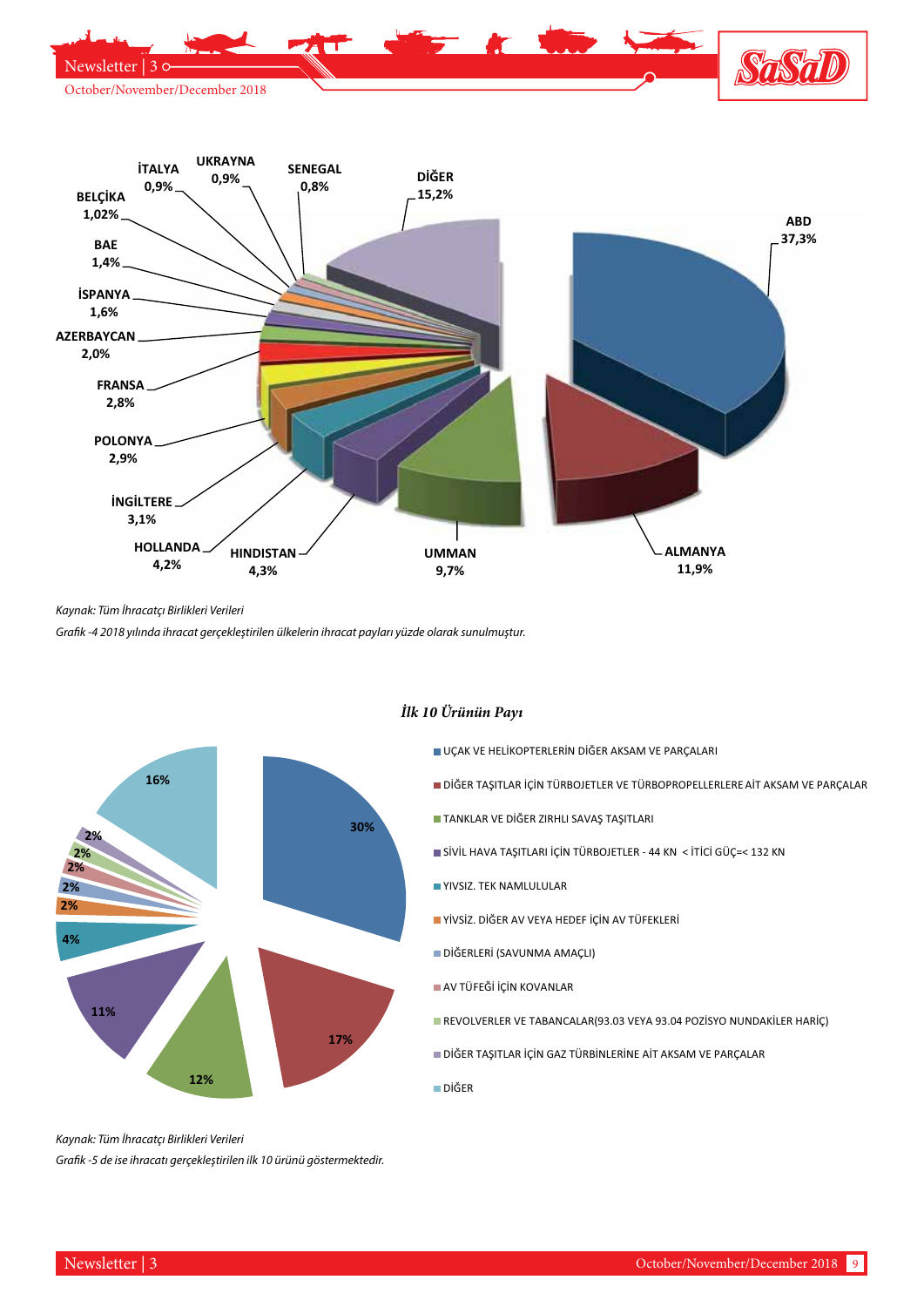

Newsletter



# **Konya Defense Industry Summit and Fair**

"Konya Defense Industry Summit and Fair" which aims to develop the National Industry in Turkey and to increase the ratio of the domestic suppliers. With the target of gathering the manufacturer companies of the Defense Industry with companies within the region, the Konya Chamber of Industry Summit and Fair was held in the city of Konya on the 2nd and 3rd of October 2018.

Chairman of the Executive Board of the Defense and Aerospace Manufacturers Association (SaSaD), Vestel Defense and AYESAŞ President Öner TEKİN and SaSaD Secretary General Hüseyin BAYSAK attended the summit representing the members of SaSaD and SaSaD President Öner TEKİN delivered a speech at the opening of the summit.

Informing the participants briefly on the Defense and Aerospace Manufacturers Association in his speech, TEKİN said, "SaSaD was founded in 1990 by 12 major companies of the Defense industry, with the support and encouragement of the Ministry of National Defense. As of today, the association has 192 members including 6 clusters. The target identified in the establishment of SaSaD is to form an association that will represent the Turkish Defense Industry in all platforms while contributing to the development and strengthening of the industry and its competitiveness in world markets. Conducting fruitful activities to this end for over 28 years, SaSaD incorporated aerospace (including civil aviation) into its structure with an amendment to its internal regulation in 2012."

Mentioning that the Defense and Aerospace Industry is a strategic industry TEKİN added, "If we want to express the points rendering this industry strategic, the added value of the activities conducted are very high. This is a very critical factor in the country's establishment of a policy in a global environment. It acts as a pioneer to the other neighboring industries. It is a crucial tool in the development of the technological structure and a very critical parameter in the independence of the country."

Evaluating the accomplishments achieved since the Cyprus Peace Operation in the Defense Industry area under three stages, TEKİN said, "We define the period until the establishment of the Defense Industry Development and Support Presidency in 1985 where mostly negative effects were observed in the Peace Operation of 1974, the period where the direct procurement system remained as the initial stage. Our country paid the price of this system quite heavily with the embargoes imposed. In the end, these embargoes proved that the procurement policies were wrong. With the lessons learned through experiences, the procurement implementation through either domestic participation or licensed production was launched after the direct procurement stage. As a result of the 'Joint Production' or 'Licensed Production' model existing during 1990-2000, the Turkish Armed Forces started to fulfill 20% of its requirements through domestic and indigenous sources. Yet this model did not suffice for a fully independent Defense Industry. From the 2000s, focus was given to domestic design and development modes and a modern Defense Industry model started to be established. Critical platforms and modern, effective weapons systems and ammunition such as armored vehicles, corvettes, unmanned air vehicles, training jets started to be included in the inventory of the Turkish Armed Forces. In this period, our Defense and Aerospace Industry was transformed into the model of 'Products and Production Based on Engineering and Design' and a structure that will develop technology and human resources from the structure of 'Licensed Production'. The policy of the Undersecretariat for Defense Industries based on selecting domestic companies as main contractors in main system projects gained a critical industry momentum. National and domestic awareness was internalized by our companies, and the Turkish Defense and Aerospace Industry started to build a robust technological infrastructure in scales that may be regarded as crucial. Fulfilling the requirements of the Turkish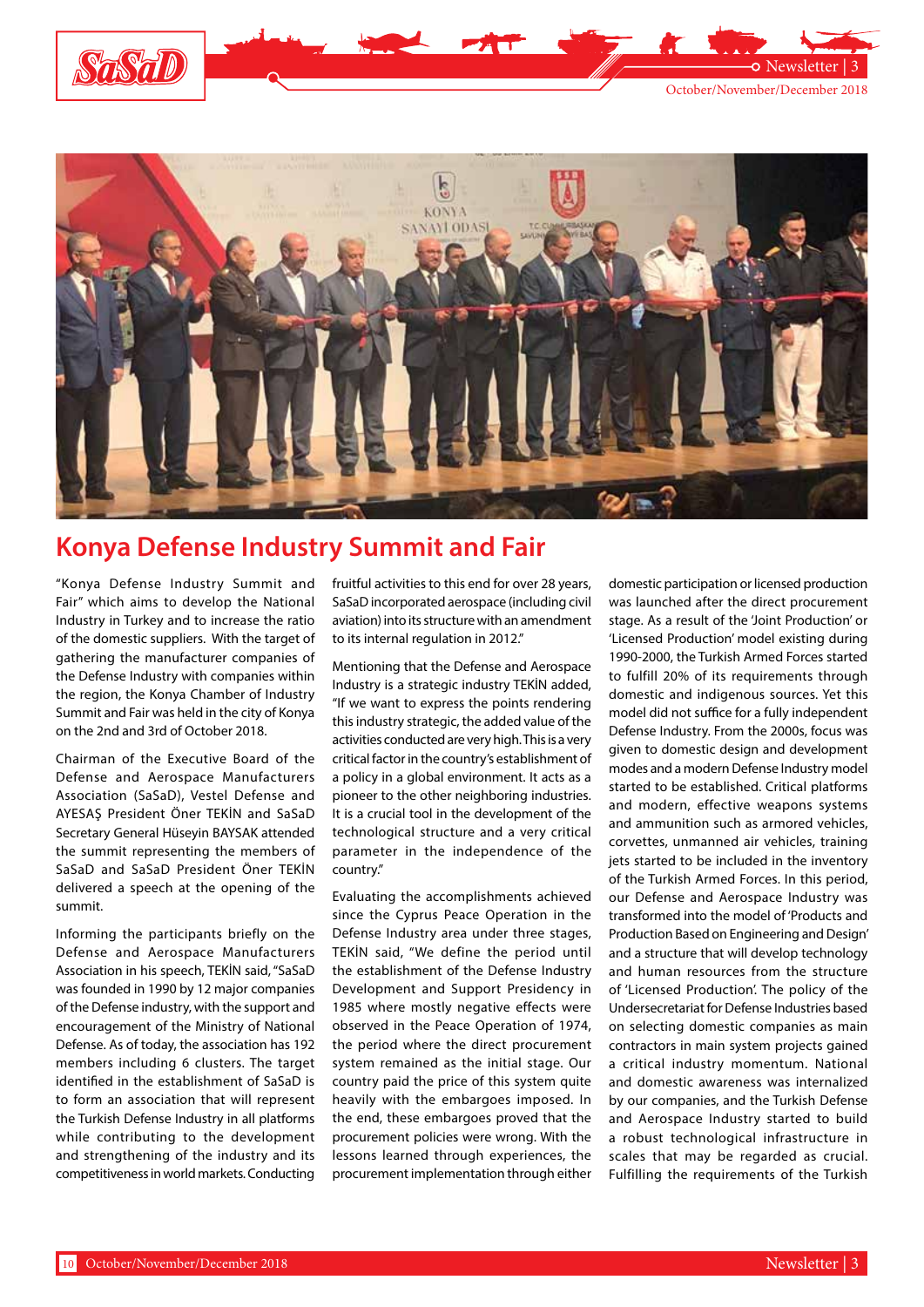

Newsletter | 30-

Armed Forces (TAF) and our governmental institutions by domestic companies based on the 'Domestic Development Model' was adopted as a national policy and on account of this development; positive results were acquired in both the modernization of the TAF and the development of our Defense Industry. As a result of such positive results, our Defense Industry reached a certain level of maturity in fulfilling the system requirements of the TAF and our security forces. Presently, the industry is fulfilling over 60% of the demands of our Armed Forces through domestic and indigenous systems. There are no countries with a Defense and Aerospace Industry composed of 100% domestic and indigenous systems. The development speed of the Turkish Defense Industry, the incentives and support provided to the R&D and Technology production promise a bright future. Gaining depth to the aforesaid capabilities reached by our Defense Industry in system level and the acquisition of the required subsystems and technologies by our country are assessed as essential. Presently, in order to mention the Turkish Defense and Aerospace Industry in a few lines; the industry reached a level of competence enabling it to indigenously design all types of land platforms, surface platforms, conventional weapons and ammunition and systems with tactical - guided precise shooting power and include them in the inventory. It started to market these products competitively in world markets. The indigenous product development activities regarding air platforms were launched, for instance the industry reached the stage of including UAV systems, Training Jets and Utility Helicopters to the inventory and covered critical distance. These activities are expected to reach the same level in terms of sophisticated air platforms such as fighter jets and attack helicopters in the upcoming 5 - 10 years' period as well. Our aerospace industry has gained the status of a crucial supplier regarding civil aviation as well. Within this scope, it started to provide services as the subcontractor to civil aircraft manufacturers such as Airbus and Boeing. The industry capable of building all types of ships and boats, including Corvettes, considering surface platforms has also been intensively working on owning indigenous products in respect to underwater platforms. The activities towards gaining satellite launching capability have been included in the working areas of our industry since 2013. Our satellite developed by TÜBİTAK, Turkish Aerospace and Aselsan was launched into orbit in the last years and has been functioning accordingly. Our country's Defense and Aerospace Industry has started to gain competence in all areas, from land to sea, from underwater to outer space."

**The Second Second Second Second Second Second Second Second Second Second Second Second Second Second Second Second** 

Underlining that within the scope of the Turkish Defense and Aerospace Industry Performance for 2017, the total amount of the industry's sales reached US\$ 6.7 billion with an increase of 12% compared to the previous year, TEKİN continued, "With 18%, a very considerable percentage of the industry's sales are composed of R&D expenses. There are scarcely any industries in our country to achieve this percentage. US\$ 1.24 billion of the US\$ 6.7 billion of turnover is spent for R&D. This implies the effective production of domestic and national indigenous technology products. While presenting the overall picture, let's also talk about the Turkish Defense and Aerospace Industry's achievements in exports. First of all, we underline that we will not be able to develop competitive and sustainable products through merely taking the internal market into consideration. Therefore, our target should be in the direction of constantly increasing exports. According to performance survey results, the industry increased its exports of US\$ 1.677 billion in 2016 to US\$ 1.746 billion in 2017. Although these are the official figures of exports in accordance with the customs clearance data, when the Foreign Exchange Earning Services' Revenues are added to these figures, the export figures that we will mark as Foreign Sales Revenues are around US\$ 1.82 billion. When the official export figures are considered, the export activities of the Turkish Defense and Aerospace Industry place Turkey in the 12th rank globally. According to the International Defense Industry Research Institutions, Turkey is declared as one of the six countries as a regional power and a rising manufacturer. The distribution of our exports, in line with the data of 2017 is as follows; US\$ 721 million to the USA, US\$ 464 million to Europe and US\$ 635 million to other countries. Compared with the previous year, the exports to the USA and Europe increased, and a decrease in the exports conducted to the Middle East Region has been observed. When talking about exports, I would also like to mention our status in imports. Presently, even the USA which occupies the first rank in the Defense Industry remains at the eighth rank in imports. Thus, Turkey's remaining within the top 10 importing countries is not regarded as a surprise. Raw materials and

fabricated materials and certain special subassemblies remain in the industry's imports of US\$ 1.5 billion.

STASTID

Underlining that the Presidency of Defense Industries has been conducting quite critical activities such as the Industrial Competence Assessment and Support Program for the development of the Turkish Defense and Aerospace Industry and increasing its competitiveness, TEKİN added, "For instance, activities for the site survey of the capabilities of the companies active in the Defense industry and identification of the areas in which these companies could be supported were launched in order to determine and develop the capability inventory of the companies of the industry. Through such activities conducted under the Industrial Competence Assessment and Support Program (EYDEP), the capabilities of the companies of the industry and the solutions for their deficiencies are being identified and the support projects will be launched to increase their institutional structures, capabilities, qualities and competitiveness, based on these determinations. With the launch of EYDEP, the compatibility of the companies in the industry with the goals and strategies of the SSB could be tracked in real time, and a mechanism where their efficiency could be traced will be established. On account of this established mechanism, the extent of fulfilling the demands of the industry, the level of the industrial competence, preparation levels for technology development and the indigenization processes could be identified through a central point of view, reported and presented to the shareholders. In respect to air platforms, we own unmanned, indigenous air vehicles that are being utilized successfully in operations. Our UAV systems accomplished their tasks error-free in operations, precisely detected targets and performed excellent tasks by transmitting them to our Air Forces and artillery and missile units or by using their own arms. The industry has intensely worked on design, development and inventory activities especially in the last ten years, and now it has started to add the products that are the outputs of such activities to the inventory and sales of these products are active in global markets. As a result, the industry has made a critical leap, realized its critical indigenous investments and formed competent and experienced human resources. I believe that the continuation of the industry's potential while developing, will be the most crucial